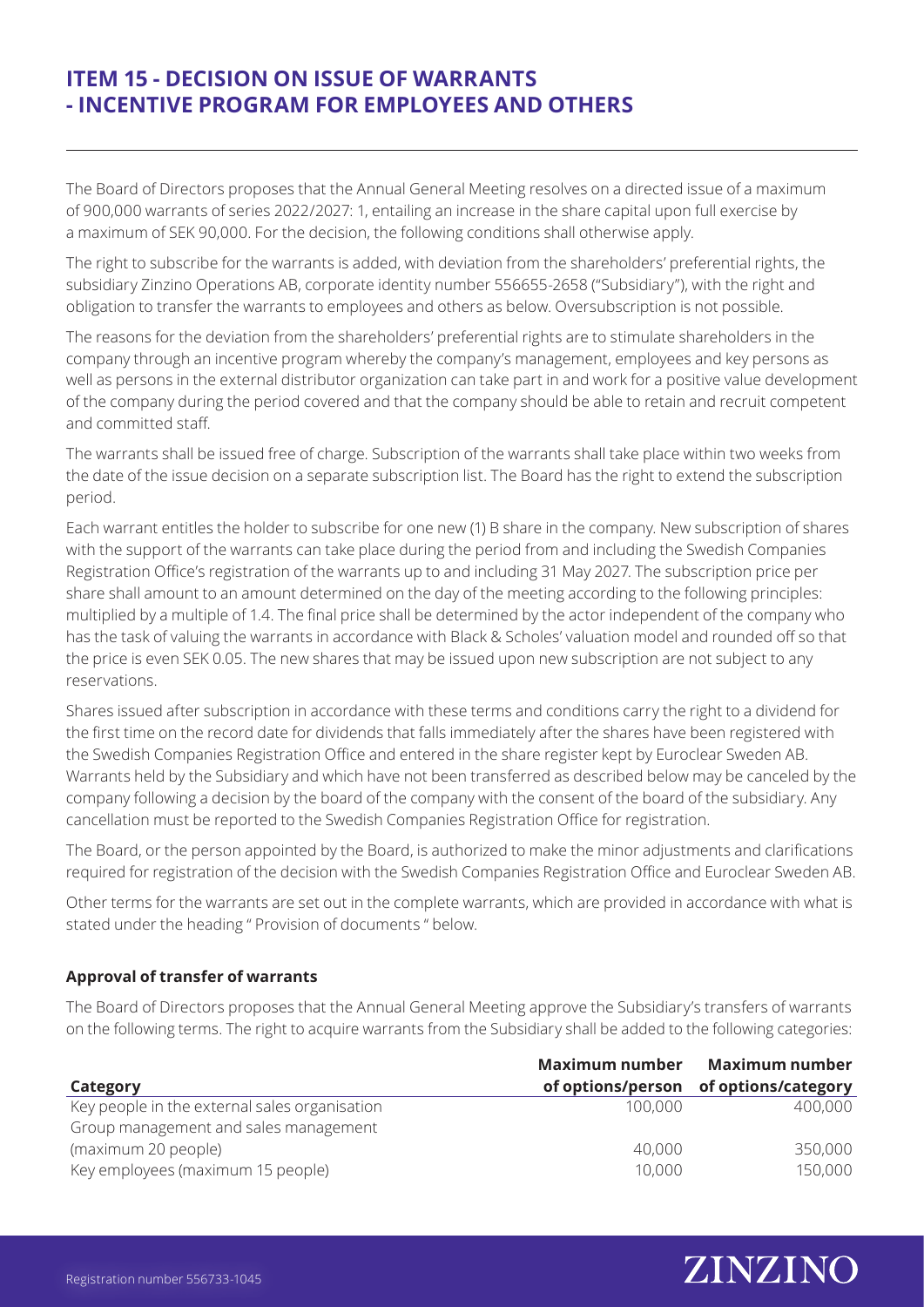The right to acquire warrants from the Subsidiary shall only accrue to those persons who at the end of the application period have not resigned or been terminated.

It must also be possible to offer options to future new employees, e.g. in connection with the possible introduction of new positions in the company. These new employees shall not be included in the maximum amounts specified under each job category, however, the maximum number of options per category shall not be affected. For such acquisitions, the conditions shall be the same or equivalent to what is stated in this decision. This means, among other things, that acquisitions must take place at the then current market value.

Transfer to participants presupposes that the warrants can be acquired legally and, in the opinion of the Board, that reasonable administrative and financial efforts can be made.

## **Registration and allotment**

If warrants within a certain category remain after all registrations within the category have been satisfied, the remaining number must be allocated to participants in another category, whereby the board shall determine the distribution based on category affiliation, staff category and notified number of warrants. However, such a distribution may at most mean that the maximum number of warrants per person within a certain category is exceeded by 50 percent.

The company's board decides on the final allotment.

### **Price and payment, etc.**

The warrants shall be transferred on market terms at a price (premium) determined on the basis of an estimated market value of the warrants using the Black & Scholes valuation model calculated by an independent valuation institute. For acquisitions made by new employees after the end of the initial application period, a new market price must be determined in a corresponding manner. A preliminary calculation of the market value of the warrants, taking into account current circumstances, shows a market value per warrant of SEK 2.50.

The employees will acquire the warrants at the market value determined. Payment must be made in cash.

#### **More information about the warrant programme**

#### **Dilution**

In the event of full new subscription with the support of all warrants, 900,000 new shares can be issued, which corresponds to a dilution of approximately 2 percent of the total number of shares and votes in the company, subject to any recalculation according to the terms and conditions.

#### **Impact on key figures and costs for the company etc.**

The company's earnings per share are not affected by the issue of the warrants as the present value of the exercise price of the warrants will exceed the current market value of the share at the time of the transfer to employees.

The warrant program will only incur certain limited costs in the form of external consulting fees and administration regarding the warrant program.

#### **Preparation of the case**

The principles for the option program have been developed by the company's board. The Board has subsequently decided to present this proposal to the Annual General Meeting. Apart from the salaried employees who prepared the matter in accordance with instructions from the board, no employee who may be covered by the program participated in the drafting of the terms.